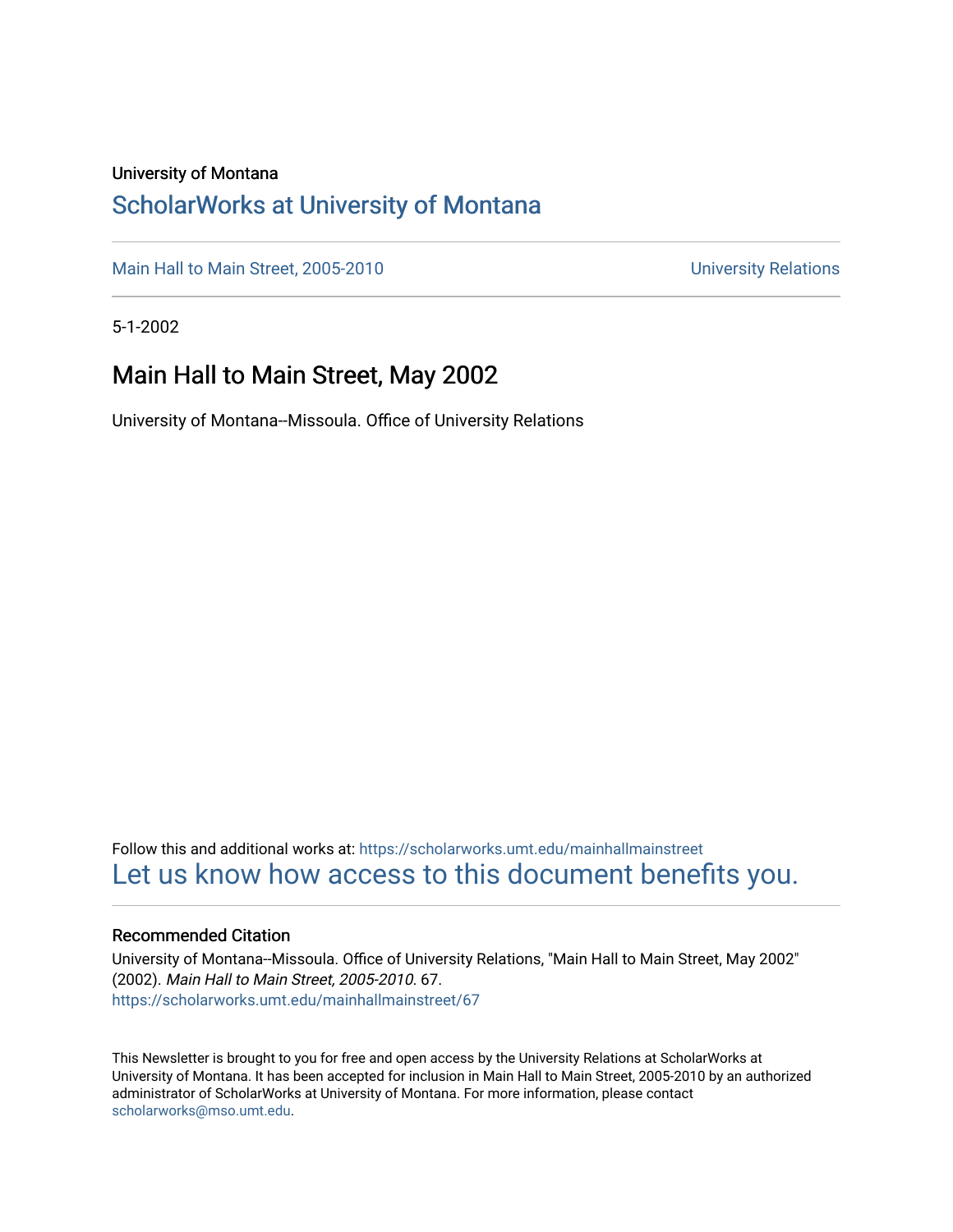

#### **UNIVERSITY QF MONTANA**





Vol. 8, No. 5

Connecting Campus and Community May 2002

## UM earns major award

A about a university's role during<br>The University of Montana its<br>higher award over for institutional 60-second promotional spot about a university'srole during . troubled times has earned highest award ever for institutional marketing.

Gus Chambers, a television producer with UM's Broadcast Media Center, will receive a Gold Award from the Council for Advance-<br>ment and ment



**Chambers**

Support of Education during the organization's international conference in Chicago this summer. His was one of two such awards presented in the National Video PSA/ Commercial category ofCASE's annual juried competition.

Created in response to theSept. <sup>11</sup> terrorattacks, Chambers'video, titled "A University Stands," aired last fall andwinteras a television commercial on Montana stations. It was seen frequently on NBC affiliate stations in western and central Montana during the closing and opening ceremonies of the Olympics.

Narratedby UM PresidentGeorge Dennison, the video pulled together quotes about universities excerpted from writings by poet laureate John Masefield at the close of World War 11. Chambersusedvideo shot byhimself and fellow UM colleagues John Twiggs and Danny Dauterive of a prayer and remembrance ceremony held on the Oval Sept. 15, as well as a special tribute to Sept. 11 victims staged during the Grizzlies' first home football game on Sept. 22.

## Rare book donated to library

A book "Security Analysis"<br>doesn't look like much. It's<br>an average-sized volume with a<br>plain black cover. It looks like 1934 first-issue edition of the book "Security Analysis"  $\blacktriangle$ doesn't look like much. It's plain black cover. It looks like something that might languish at a rummage sale orsecondhand bookstore, especially since a book about the trading of common stocks probably wouldn't interest the average reader.

don't judge the newest addition to UM's Special Collections by its cover. 'Security Analysis' comes with an estimated \$30,000 price tag, making it the most expensive single book ever housed at UM's Maureen and Mike Mansfield Library. An extraordinary rarity, the

**Chris Mullin with the rare acquisition. (UM photo)** *(Continued on next page)*

book was donated to the library recently by California businessman Nelson Weller, who earned<br>an undergraduate economics<br>degree from UM in 1958, After degree from UM in 1958. After a successful career in equity research, money management and investment banking, Weller now owns Longview Vineyards

of Healdsburg, Calif.

Authored by Benjamin Graham and David Dodd, "SecurityAnalysis" isthe flagship of the library's new Nelson S. Weller Security Analysis Collection. Besides the \$30,000 volume, Weller donated anotherseven books collectively worth another \$1,500. The other volumes have **Special Collections librarian**

## University honors Great Falls pair

M inducted Ian and Nancy Davidson into the Order of the Grizzly, UM's most prestigious honor, during an April 27 ceremony in Great Falls.

Grizzly, UM's most<br>
The Davidsons are the 30th<br>
and 31st individuals to receive The Davidsons are the 30th the select award, which was established in 1965 to honor Montanans or others with Montana rootswhose accomplishments have earned them national or international reputations.TheDavidsons

received a bronze casting of the University's grizzly bear mascot, sculptured by University art Professor Emeritus Rudy Autio. It was

*(Continued on next page)*



**President George Dennison (far right) presents the Order of the Grizzly Award to Ian and Nancy Davidson April 27 in Great Falls.**

The Discavery Continues at The University of Montana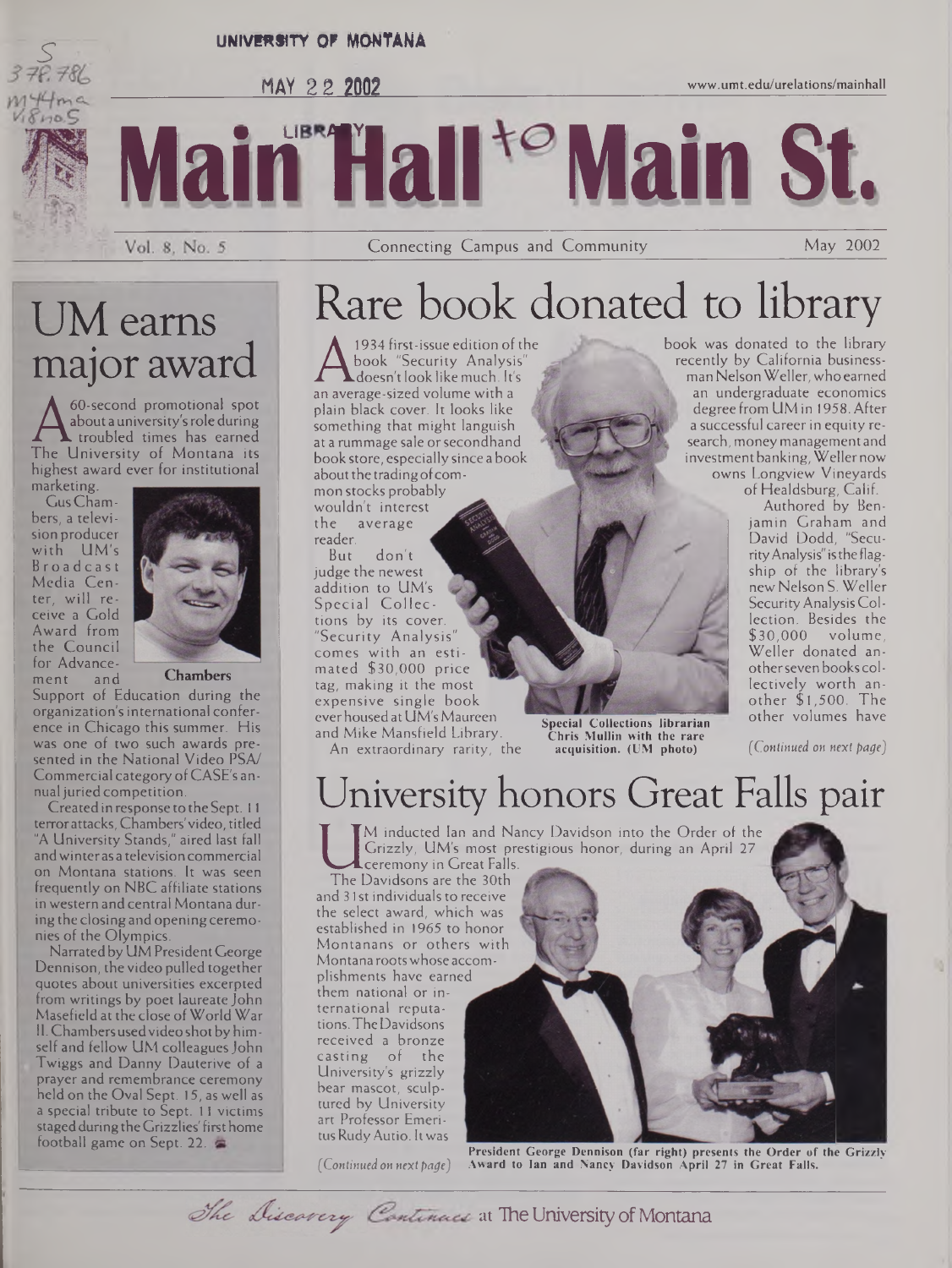# Aqua satellite launch sends UM software into space

Signed software, was launched into<br>II rocket from California's Vandenberg his<br>Air Force Base qua, a satellite carrying UM-designed software, was launched into .orbit May 4 aboard a Boeing Delta Air Force Base.

Aqua will measure the Earth's rainfall, snow,sea ice, temperature, humidity, vegetation, soil moisture and clouds as part of NASA's long-term coordinated study of changes in the global environment.

The size of a small bus, the satellite comes bundledwith six instruments. One of those, MODIS — the Moderate Resolution Imaging Spectroradiometer—uses software designed in the UM lab of forestry Professor Steve Running. One of UM's top researchers, Running directs the University'sNumericalTerradynamic Simulation Group, a longtime NASApartner.

The nearly \$ <sup>1</sup> billion Aqua orbiter will provideunprecedentedinformation about the global watercycle. It'sthe sistersatellite of NASA's Terra spacecraft, which was launched into space in December 1999 and also uses UM software.

Running,who hasreceivedmore than \$10 million in grant money from NASA in the past three years, said the two Earth Observing System satellites will orbit the Earth at different times, providing different types of data to researchers at NASAand his UM lab. Terra hits the Earth's equator at 10:30 a.m. MST each day, and Aqua crosses the equator at 1:30 p.m. MST. The two observation times will give im-

> portant insights into the daily cyclingofkeyscientific parameters such as precipitation and ocean circulation.

'The names aren'tgimmicks," Running said. 'They will each give a different snapshot of the Earth. They built both sensors at the same time. The only difference will be the afternoon orbit, but that will allow us to use the data in different ways.

Running's lab works to developwaysto describe the structure and functions of ecosystems—from regional to global scales — using emerging tech-

AQUA

nologies such as satellites, geographic information systems, computer simulations and visualizations, andbiophysical theory. If all goeswell,Aquashould be ready to assist the lab with its mission

by August. Aura, the third major EOS satellite, is scheduled to launch

**Aqua lifted off aboard this Boeing Delta II rocket May 4. (NASA photo)** in 2004. gr

### Rare Book — **continued**

titles such as 'The Intelligent Investor: A Book of Practical Counsel," "Common Stocks and Uncommon Profits" and "How to Pay for the War.

The purpose of (the collection) is to offer enlightenment on the early days of security analysis by providing early-edition books," Weller said. 'The collection will, over a period of time, acquire books written in the 1930 to 1950 era.

He hopes that others with valuable personal property such as books or art will join him in making UM the repository for their treasures.

Chris Mullin, UM Special Collections librarian, said about 100 first-issue printings of"SecurityAnalysis" reside in libraries across the country, but most of those aren't

in the nearly pristine condition of UM's volume. Avolume in similar condition currently is selling for \$30,000 on <Bookfinder.com>. Asecond-printingedition signed by one of the authors now sells for \$50,000. A sixth-printing volume with a sun-faded spine and yellowing pages still sells for more than \$8,000.

Security Analysis" introduced the financial world to the now-essential concepts of security analysis, fundamental analysis and value investing. Mullin said, "People want to collect this book. It's precious to people who make money in the stock market and are interested in the science and art of finding what companies to buy into."

Mullin placed the rare book into a protective cardboard enclosure immediatelyafter its arrival. "A cup of coffee spilled on it could make it lose 80 percent of its value maybe even more," he said.

 $Davidsons -$  continued

presented to them at the ceremonyby UM President George Dennison.

Ian and Nancy Davidson are best known at the University for their 1992 gift of \$1.1 million to elevate the school's honors program to college status and to construct the Davidson Honors College building. Honors education began at the University in 1979 as an experimental program. Impressed with the program as a means to attract Montana's most talented students to the University, theDavidsonsmade their gift. They say their involvement with the honors college and its students "has given us more satisfaction than any other nonfamily event thus far in our lives."

Since its establishment, the Order of the Grizzly has been awarded on a very selective basisto men andwomen whose philanthropic and civic accomplishments have changed the face of the University. In announcing the Order of the Grizzly award, Dennison said the University places great value on its partnershipwith the Davidsons, who have assisted efforts to provide students an outstanding educational experience at UM. In addition to their gifts for the Davidson Honors College, the Davidsons have supported the School of Business Administration, the Department of Social Work and Intercollegiate Athletics.

The Davidsons are both UM graduates. Ian received a business degree in 1953 and then returned to UM as a finance instructor after completing his military service and receiving a master's in business administration from the University of California. Nancy is a 1959 biological sciences graduate. Both have served on the UM Foundation board of trustees. Ian served as the board's president in 1972, and Nancy was president in 1996. Together they led the effort to pass the Six-Mill Levy for the Montana University System, and each has served on governor-appointed higher education committees for the state.

Ian, recognized as one of the state's most influential citizens, is head of Davidson Companies, which comprises investment companiesD.A. Davidson & Co., Davidson Investment Advisors, Davidson Trust and theDavidsonTravel Agency. He hasserved on the board of the Securities Industry Association, was vice chairman of the Pacific Stock Exchange, was a memberofthe Chicago Stock Exchange and chaired the National Association of Securities Dealers.

Nancy was chair of the Great Falls School Board and founded the Great FallsEducation Foundation. She was president of the Great Falls Symphony, served on the Montana Deaconess Hospital board and now chairs the McLaughlin Research Institute board.

Among past inductees to the Order of the Grizzly are statesman Mike Mansfield, Nobel laureate Harold Urey,Judge James H. Browning, actor Carroll O'Connor and national newsman Chet Huntley,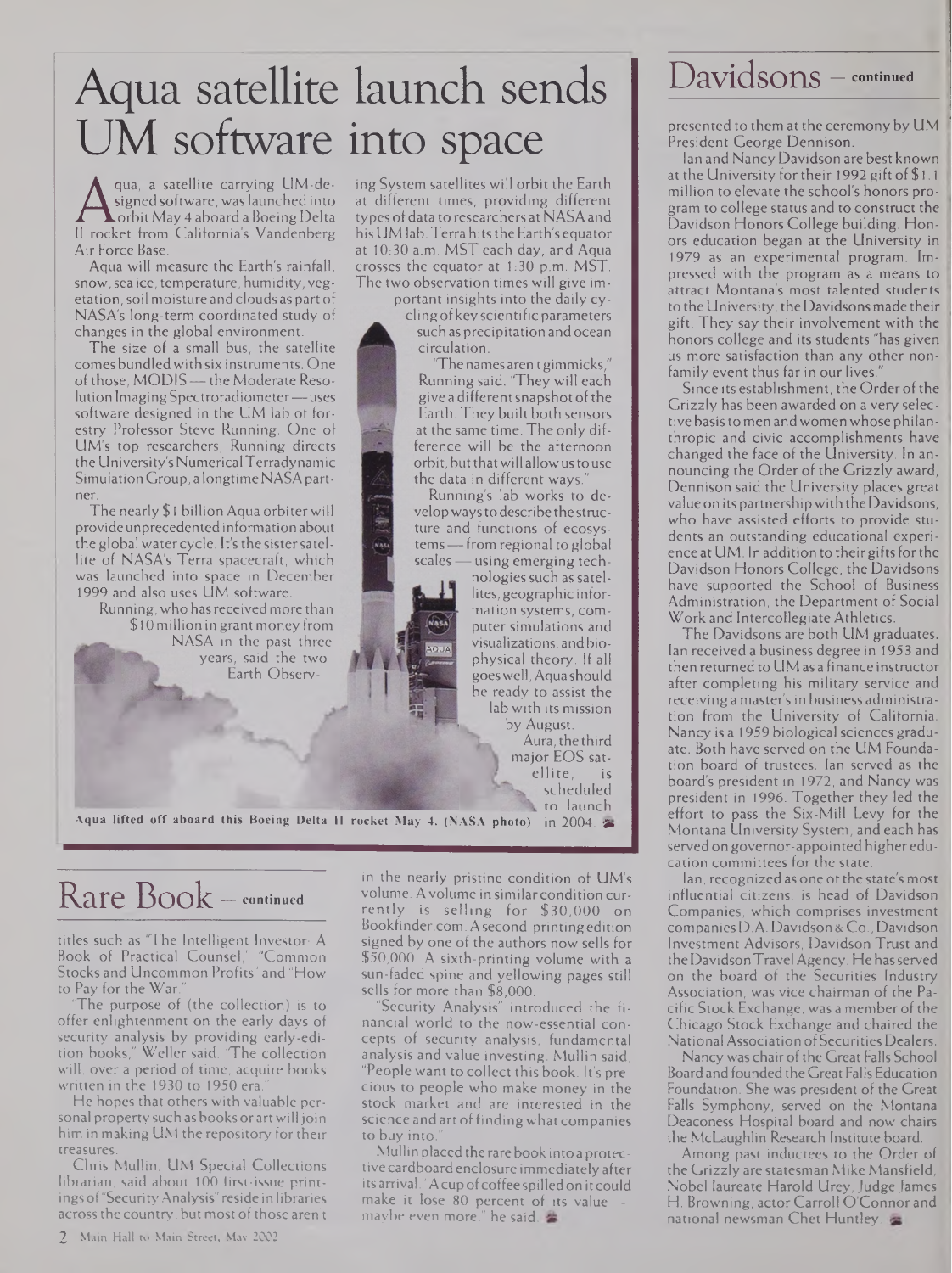**National Adviser—**UM forestry Professor Jack Ward Thomas has been appointed to a three-yearterm on the national Board on Agriculture and Natural Resources. Created in 1983, BANRisoneof 10 major units within the National Research Council, which advisesthe nation on science and technology. Thomas, UM's Boone and

Crockett Professor of Wildlife Conservation, will be one of 23 board members. BANR addresses science and policy issues confronting the agricultural, food and environmental system. It provides expert advice on problems and issues relating to agricul-



**Thomas**

ture production and natural resource development. The board studies the growing demand for food and resources and its associated environmental impacts. Thomaswas chiefofthe U.S. Forest Service for three years, and he has accrued more than 30 years of experience in various capacities with the Forest Service, including chief research wildlife biologist.

**Environmental UM—**President George Dennison signed a pledge to support an international environmental action plan—theTalloires Declaration—during an Earth Day 2002 ceremony. The declaration, composed in 1990 at an internationalconference inTalloires, France, isthe first official statement made by university administrators to commit to environmental sustainability in higher education. Dennison, the first Pacific Northwest university president to support the declaration, has formed a 12-member committee charged with establishing programs to produce expertise in environmental management and sustainable economic development, as well as design an environmental literacy curriculum requirement.

**Student Winners—**Three projects by UM radio-TV students were honored by the Broadcast Education Association during its first national student news competition. The winners were selected from entries of more than 100 schools from across the country. First-place honorsin the radio hard news category went to junior Kim Dobitz of Morristown, S.D. Herstory, which aired on KBGA student radio, looked at the problem of underage drinking in Missoula. Junior Johanna Feaster of Brookings, S.D., earned an honorable mention in the same category for her radio report on skateboarding. Her story also aired on KBGA. The awards honored UM's student documentary unit as well. The unit's production "Meth: Dark Cloud over the Big Sky" received honorable mention for its in-depth report on the people caught up in the methamphetamine epidemic sweeping the state.The documentary aired on Montana Public Television.



**NFL a Knockin''—**Two members of the 2001 NCAA-1AA championship Griz football team are heading to football's biggest stage. Senior offensive lineman Thatcher Szalay has signed a three-year free-agent contract with the Cincinnati Bengals. Senior corner back Calvin Coleman signed a three-year deal with the New York Giants.

**Emmy Nominations—**Two programs produced by KUFM-TV, the Montana PBS station in Missoula, recently received four regional Emmy nominations from the Seattle-NorthwestChapterofthe National Academy of Television Arts and Sciences. "Sun River Homestead" by producer Margaret Carey was nominated in the cultural/historical category. Carey was a UM graduate student who worked with<br>KUFM-TV. "Silence & Solitude: "Silence & Solitude: Yellowstone'sWinterWilderness"received three nominations. Livingston photographerTom Murphy earned a nod in photography in the category for programs longer than 30 minutes. Daniel Dauterive, KUFM-TV operations director, was nominated in editing for programs longer than 30 minutes. UM music faculty member Scott Billadeau was nominated for musical composition. The Seattle-Northwest Chapter of NATAS serves television professionals in five states. The regional Emmy winners will be announced June 15 in Seattle.

**Get Musical—**High school students aged 14 to 18 can build the singing, acting and movement skills needed for musical theater during a summer camp at UM. Musical TheaterCamp givesyoungsingers and actors the chance to learn performance skills while enjoying social and recreational activities on and around the Missoula campus. Presented by UM's Department of Music, the camp runs Sunday, June 16, through Saturday, June 22. The camp is open to students who have completed grades eight, nine, 10, <sup>11</sup> or 12. The application deadline is June 7. Call (406) 243- 6880 for registration information.

**Not for Profit—**UM-Missoula now offers American Humanics, a program designed to prepare students for professional work in the nonprofit sector. Students in the program learn how to raise funds, motivate volunteers, manage a budget, supervise staff and do what is necessary to run a successful nonprofitorganization. Formore information, call Andrea Vernon, director of UM's Office for Civic Engagement, at (406) 243-5159 or go online to http:// [www.humanics.org](http://www.humanics.org).

**Death Marchers—**UM ROTC students in the Grizzly Battalion performed well during the grueling Bataan Memorial Death March, held last month at White Sands Missile Range in New Mexico. The competitive march is a 26-mile desert trek that includes a 1,200-foot ascent. As the country's largest memorial march, the race recognizes the sacrifices of service members forced by the Japanese to walk 65 milesunderterrible conditions duringWorld War II. The Grizzly Battalion came in fourth out of 15 universities that participated in the "ROTC Heavy Team" division. Carrying 35-pound rucksacks, the UM squad finished the course in 7 hours and 56 minutes. The Griz came in behind the University of California, Davis; San Diego State; and Arizona State, but UM beat out West Point and several Big 10 and Big 12 schools.

**Summer Learning—**Art appreciation. Acting for non-majors. Slavery, racism and lynching. American foreign policy. These are just a few of the subjects that will be explored this summer in courses at UM. Summersemester offers two five-week sessions as well as a variety of short courses between May 28 and Aug. 23. Course offerings are available online at www. <montanasummer.com>, which featuresa catalog request form. Registration may be completed online at <cyberbear.umt.edu>. Free catalogs also are available atThe Bookstore at UM, Griz Central and theJames E.Todd Building, or by calling (406) 243-6014.

**Top Chef—**Carla Roe, production manager for the UM-Missoula University Center Food Court, has been named Chef of the Year for Western Montana by the local chapteroftheAmerican Culinary Federation. ACF is the governing body for national certification of chefs and cooks. As Chef of the Year, Roe will be responsible for next year's annual ACF banquet, which will be held in Missoula.

**Hot Appointment—**UM employee Dan Corti has been appointed to the Ad Hoc Committee on Homeland Security of the Health Physics Society. Corti directs the University's Environmental Health and Occupational Safety office. Corti will chair two national subcommittees — one that develops training materials for first responders to radiation disaster sites and another that delivers training materials to first responders. "I feel pretty good about this, Corti said. "Any time you deal with radiation safety at this level, it makes you glow. The Health Physics Society works to protect people and the environment from unnecessary exposure to radiation. The society is concernedwith understanding, evaluating and controlling the risks from radiation exposure relative to the benefits derived. Corti's office managesworkers'compensation, loss control and occupational safety programs, as well as UM's radiation, hazardous and biohazardous materials programs.